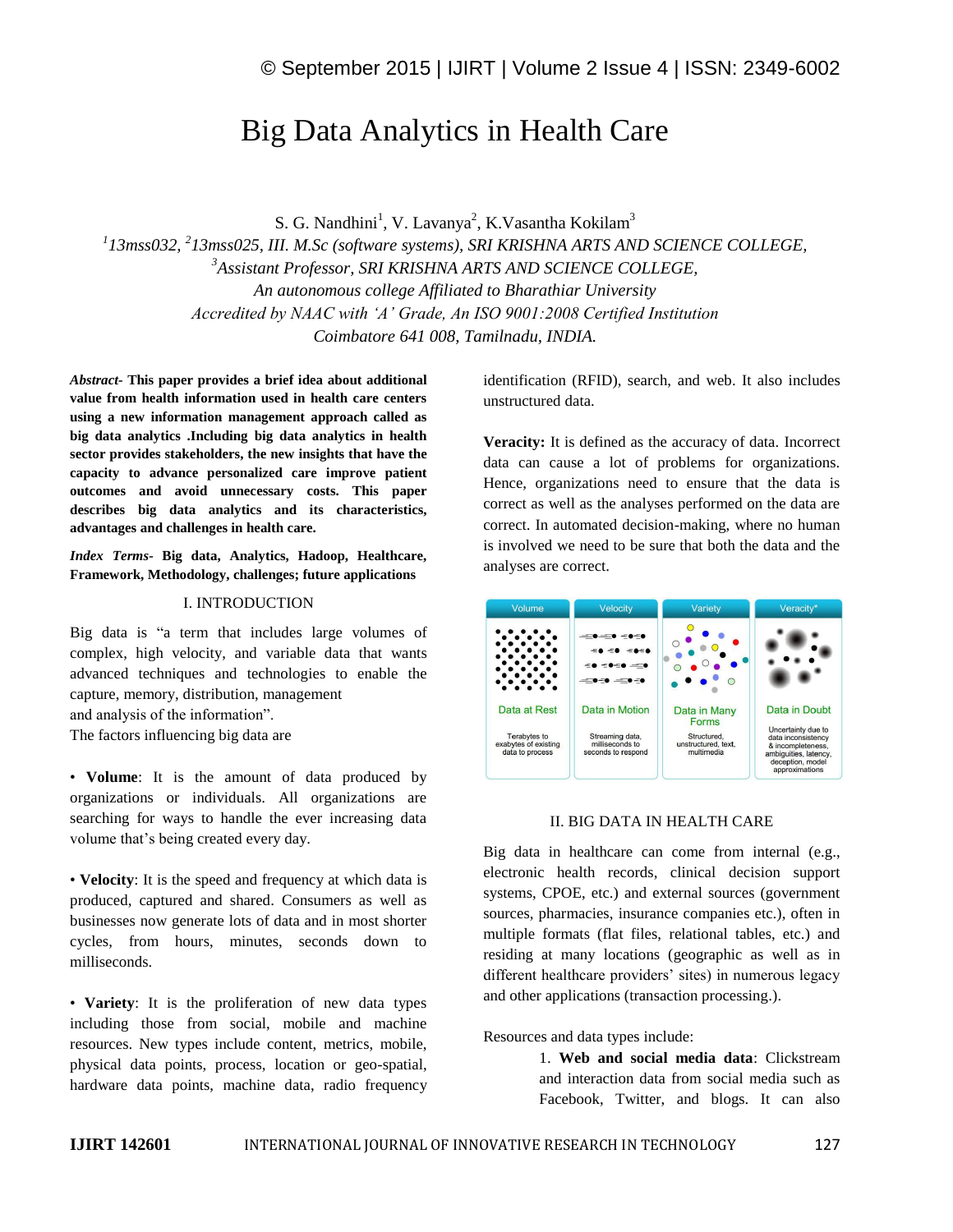include medical health plan websites, Smartphone applications, etc.

2**. Machine-to-machine data**: Readings from meters, sensors, and other devices.

3. **Big transaction data**: Health care claims and other billing records increasingly available in semi-structured and unstructured formats.

4. **Biometric data:** Fingerprints, genetics, retinal scans, and similar to this types of data. This also includes X-rays and other medical images.

5**. Human-generated data**: Unstructured and semi-structured data such as electronic medical records (EMRs), physician's notes, email, and paper documents.

In recent years, BDA has become increasingly apparent that multiple streams of data like these can be leveraged with powerful new collection, aggregation, and analytics technologies and techniques to improve the delivery of health care at the level of individual patients as well as at the levels of disease- and condition-specific populations.

A conceptual architecture of big data analytics.



## III. PLATFORMS & TOOLS FOR BIG DATA ANALYTICS IN HEALTHCARE

Numerous vendors including AWS, Cloudera, and MapR Technologies distribute open-source Hadoop platforms. Many proprietary options are also available like IBM's BigInsights. Since many of these platforms are cloud versions,these are widely available. Cassandra, HBase, and MongoDB, are widely used database component. The development costs may be lower since these tools are open source and free of charge, the drawback is the lack of technical support and minimal security. In the healthcare sector, these are notable drawbacks, and therefore the trade-offs must be represented. Also, these platforms/tools require a vast deal of programming skills the typical end-user in healthcare may not process. On considering the only recent emergence of big data analytics in healthcare, governance issues including ownership, security, and standards have yet to be represented. The next section offers an applied big data analytics in healthcare methodology to develop and implement a big data project for healthcare providers.

## IV. METHODOLOGY

While many different methodologies are being developed in the rapidly emerging discipline, here the one that is practical and hands-on was discussed.

In *Step 1*, the big data analytics in healthcare team developed a 'concept statement'. This is a first step at establishing the need for a project. The next step is the description of the project's significance. The healthcare organization would note that there are trade-offs in terms of alternative options, scalability, cost, etc. After the concept statement is approved, the team will proceed to *Step 2*,

*Step 2* the project development stage. Here, all details are filled in. On the basis of concept statement, several questions are queried: What problem is being addressed? Why it is interesting and important to the healthcare provider? What is the case for a 'big data' analytics to approach? (Because the cost and complexity of big data analytics are significantly higher compared to traditional analytics approaches, it is important to know their use). The project team also should provide information on the problem domain as well as earlier projects and research which was done in this domain.

**Predixion Software**: It uses cloud-based predictive analytic software to explain patterns in hospital datasets to reduce readmissions and prevent hospital-acquired conditions.

> ● Pulls data from a variety of resources, using machine learning, data mining, and mathematical algorithms to power predictions.

> ● Uses predictive analytics algorithm to risk score patients based on admission and throughout their hospital stay, to identify the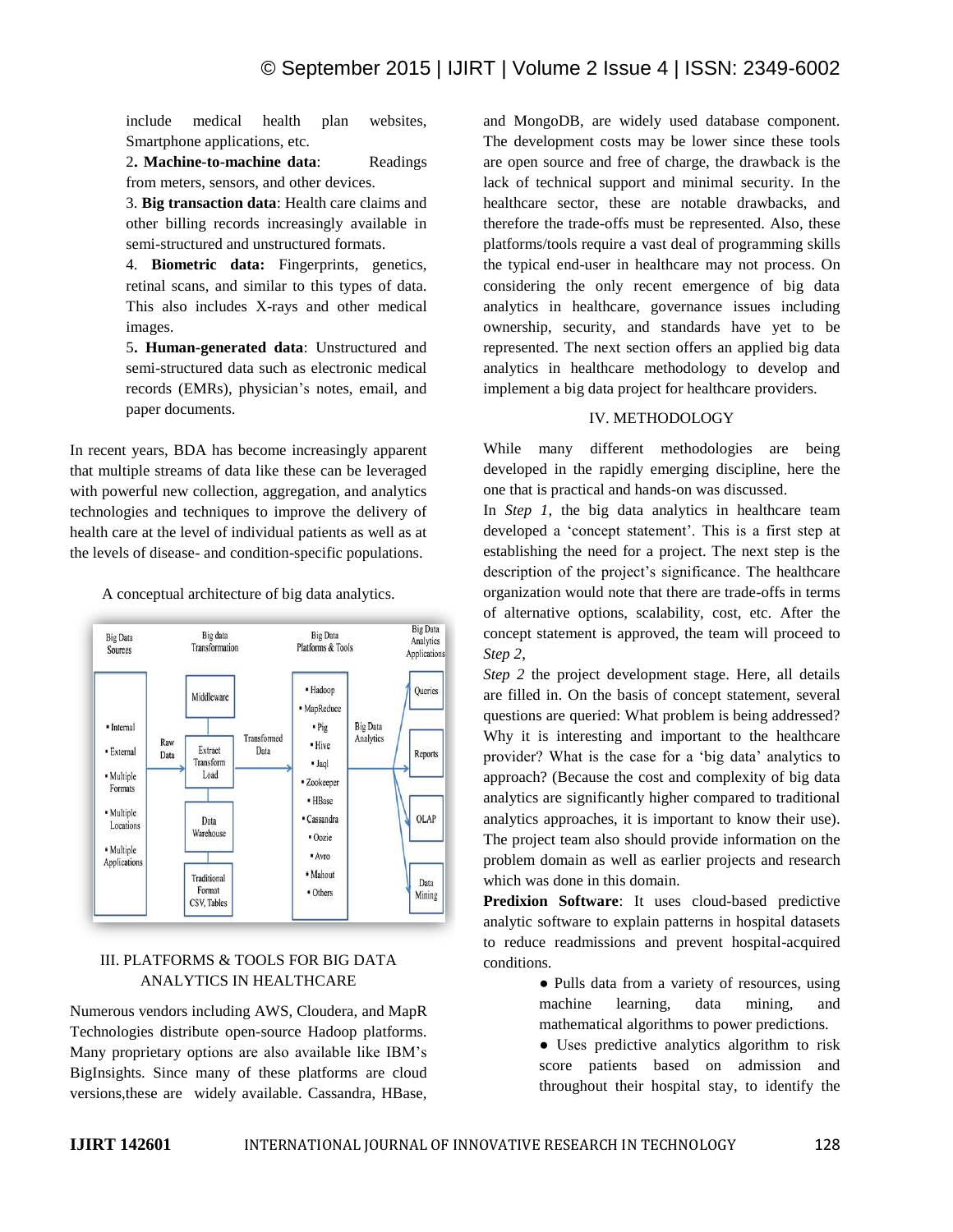risk of readmission before they leave the hospital, with 86% accuracy.

● Present project was applying analytics to prevent deaths and MRSA infections in the hospital setting.

● Current project helps to use predictive analytics as an aid for prevention of chronic disease – e.g., diabetes.



**Health Fidelity**: It is using NLP to convert unstructured data (e.g., narrative medical records) into structured data which is suitable for computer management, to represent needs in revenue cycle management, analytics and compliance.

> • Health Fidelity's NLP technology converts specialized and complex medical cases and breaks out critical context to make it available in real time. It runs many data streams in multiple formats such as note types, jargon, domains, linguistic forms and grammatical relationships.

> ●This unique and complex process was first supported by the National Science Foundation and National Institute of Health.

> ● Clients include healthcare IT vendors that serve provider networks, medical practices, and large healthcare organizations.

● Early use cases focus on revenue cycle management, compliance, and analytics focused on quality improvement and cost reduction.



**Practice Fusion**: It is a free, cloud-based EMR platform for clinical practices that also collects data across multiple sources to improve public health analysis and medical research.

> ●Provides free EMR (Electronic Medical Record) platform for smaller activities like eprescribing, labs, Meaningful Use, scheduling and charting.

●Analyzes data from the EMR system to monitor health on basis of detection of disease, and provide research-based insight (never raw data) to patient.

●It includes Collaborators such as Prior Knowledge and Stanford Center for Biomedical Informatics Research

● Present research is done on a disease called cancer, later on moves to heart disease.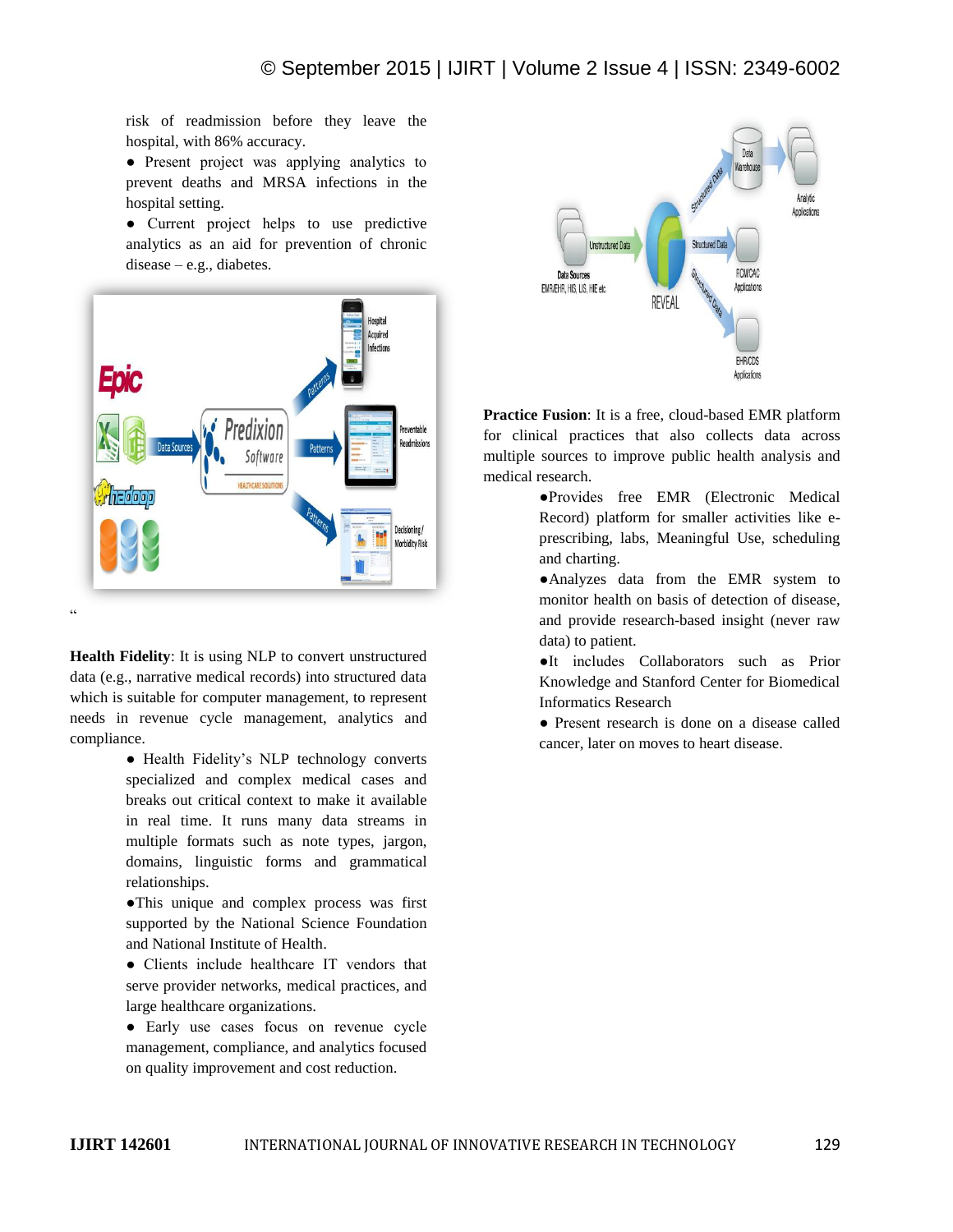

# V. OPPORTUNITIES OF BIG DATA ANALITICS IN HEALTH CARE

There is potential to layer BDA-type applications, in a privacy-protect manner, on basis of the foundational health IT architecture to achieve value that may not be found otherwise. The following are some of the innovative solutions and ideas.

• Clinical decision support: BDA technology that shift through larger amounts of data, understand, classify and learn from it, and then recommend another treatments to patients on the point of care.

• Personalized care: Predictive data mining or analytic solutions that can leverage personalized care in real time to highlight better practice treatment to patients (e.g., genomic DNA sequence for cancer care). These solutions may offer early detection and diagnosis of a disease.

• Public and population health: Big Data Analytics solutions focus on web-based and social media data to predict flu outbreaks based on patient's search, social content and question activity. Big Data Analytics solutions will also support doctors and epidemiologists performing analyses on patient strength and care to help identify disease status.

• Clinical operations: Big Data Analytics can support wait-time management, where it will focus large amounts of unstructured data for model various scenarios to identify events that may affect wait times before they actually occur.

• Financial and administrative: BDA supports decision makers by separating and analyzing data related to key performance indicators.

# VI. BENEFITS TO HEALTH CARE

By effectively using big data, health care organizations ranging from single-physician offices to large hospital networks, organizations stand to realize significant benefits.

# **1. Health Care Quality and Efficiency**

As per record on 2010, national health expenditures says that 17.9% of gross domestic product, up from 13.8% in 2000. But on other hand, the chronic diseases like diabetes are increasing and consumes a larger percentage of health care resources. Electronic health records (EHRs), paired with new analytics tools, and provides mining information for the most effective outcomes across maximum count. By using de-identified information, researchers provide assessments on the basis of true quality of care.

## **2. Earlier Disease Detection**

Electronic sensors are employed in larger amount to monitor key biochemical markers, with the help of realtime analysis will work as the data streams from individual patients to compliant analysis systems. Analytics like these will alert specific patients and their providers to potentially adverse events, like the early development of infection, side effects to patients and allergic reactions.

# **3. Fraud Detection**

Big data analytics is widely expected to transform medical claims payment systems, results in reduced submission of improper or fraudulent claims. Big data also used to improve population health management, the identification and measurement of most accurate quality measures, the management of captivated patients, and treatment protocols for chronic conditions such as diabetes and congestive heart failure (CHF). Through the